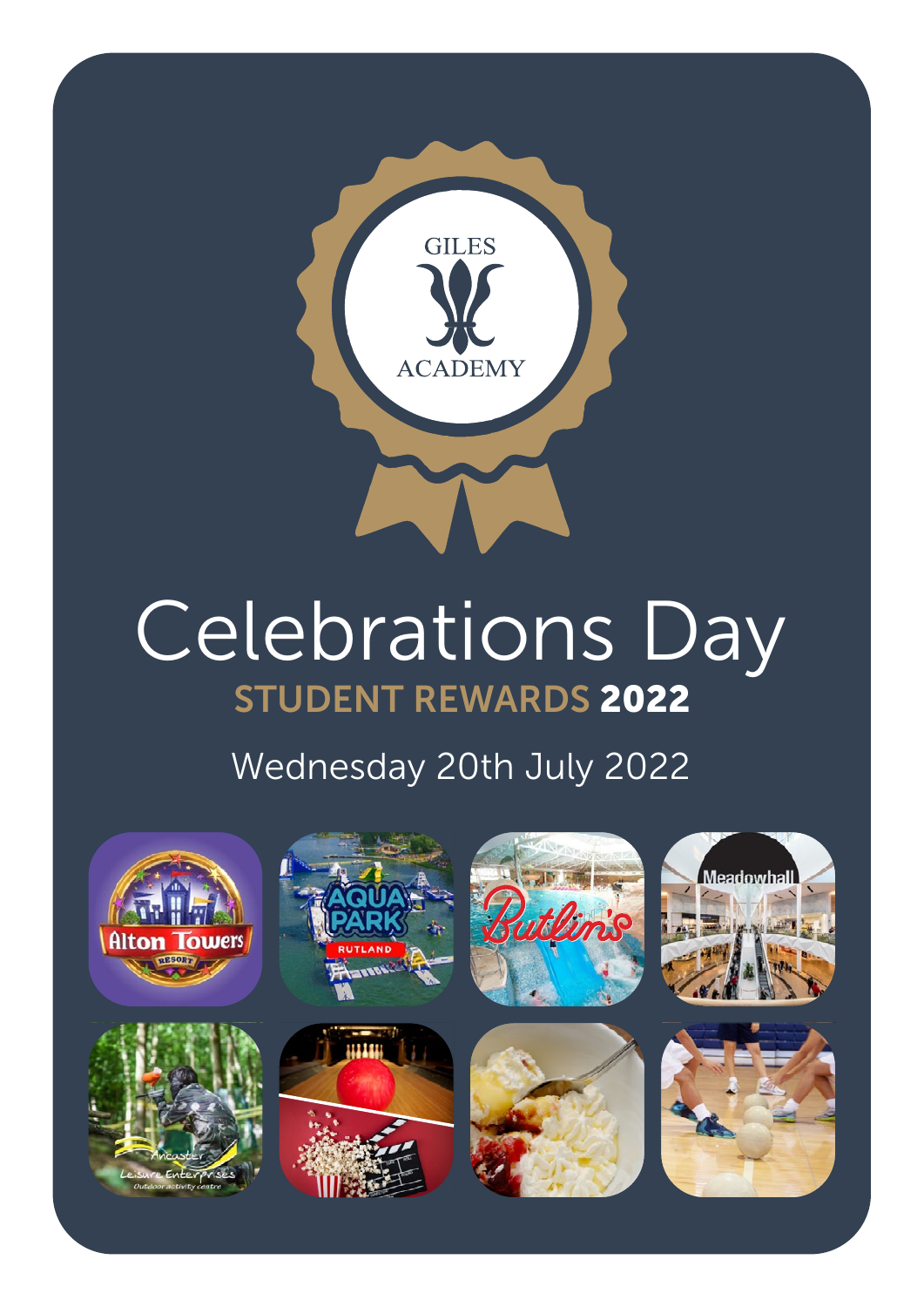# Celebrations Day STUDENT REWARDS 2022

At Giles Academy, we are always keen to encourage and praise positive behaviour and achievements. On Wednesday 20th July 2022, every student in Year 7 to 10 will take part in a Celebrations Day where they can choose a fun reward activity of their choice.



Students will be grouped into Gold, Silver and Bronze categories based on a combination of factors including attendance, behaviour and their attitude to learning. The category for each student will be indicated on the preference form, which will be sent to parents along with booking information.

There are limited spaces on each reward activity, which is why Gold students will have the first choice of activities, Silver students will have the second choice and Bronze students will choose from the remaining spaces.

There is a wide range of activities available that are either free of charge or have a cost.

To secure a place on a particular activity, booking and payment will be made via ParentMail and allocated on a first come, first served basis. A quick response is therefore advised to guarantee booking as this is a 'live' booking system. This information will be sent to parents via ParentMail before half term.

- Gold students can book from 11am on Tuesday 7th June to Monday 20th June
- Silver students can book from 11am on Friday 10th June to Monday 20th June
- Bronze students can book from 11am on Tuesday 14th June to Monday 20th June

Note that students cannot change their choice once the booking has been made and students can only book one activity. If more than one activity is booked, then no refunds are given for any activity not attended.

If students want to choose an activity that is free of charge, this still needs to be booked via ParentMail.

*\* All depart and return times are approximate at the time of advertising and these will be confirmed closer to the time.*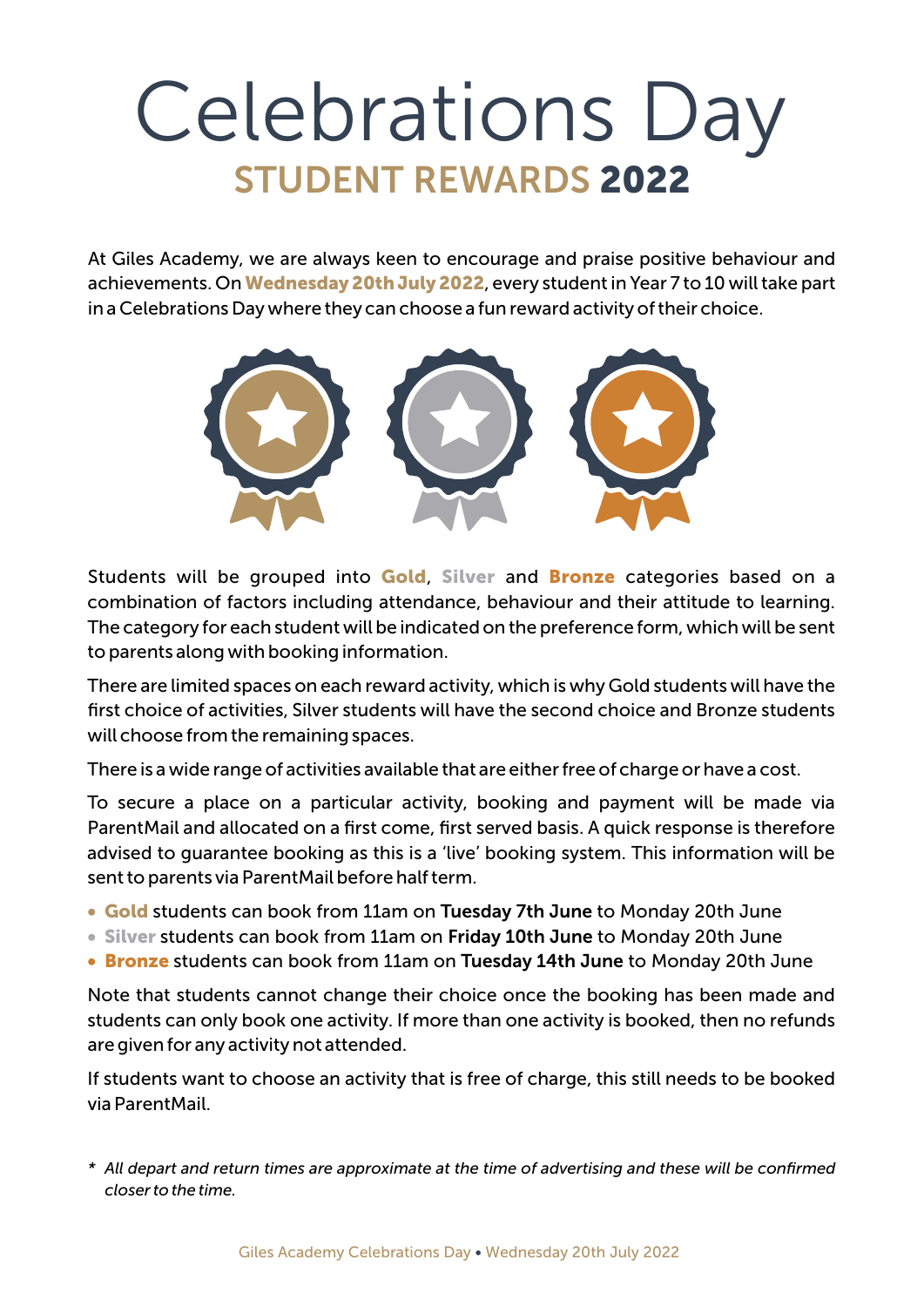

#### Alton Towers

Depart: 7.15am Return: 7.30pm

Cost: £35 Number of students: 80

Location: Alton Towers, Derbyshire

**Description:** If you love the thrills and spills of a theme park, this adrenalin-filled day at Alton Towers could be for you. You will be able to explore this large theme park with over 40 rides and attractions in groups of three of more.

#### www.altontowers.com

Lunch: Please bring your own packed lunch/drink or money for lunch.

Additional requirements: Please bring waterproof clothing, suncream and spending money.



### Aquapark

| Depart: 8.40am                   | Return: 5.00pm                |
|----------------------------------|-------------------------------|
| <b>Cost: £40</b>                 | <b>Number of students: 40</b> |
| Lessiant Aquapark, Dutland Water |                               |

Location: Aquapark, Rutland Water

**Description:** Slip and slide on a 100m x 80m inflatable obstacle course with climbing walls, trampolines, balance bars, rockers, rollers, blast bags, water slides and The Beast! There will be a safety briefing before entering the water. Wetsuits and lifejackets are provided. All students must be able to swim.

#### www.aquaparkgroup.co.uk/rutland

Lunch: Please bring your own packed lunch/drink or money for lunch. Additional requirements: Please bring swimwear, a towel, warm clothing, suncream and spending money.



## Butlin's

Depart: 8.40am Return: 5.00pm

Cost: £25 Number of students: 40

Location: Butlin's, Skegness

**Description:** Spend a great day at Butlin's Holiday Park in Skegness. Try out the high-speed flumes and racing rapids in Splash Waterworld and have fun joining in the entertainment in the Skyline Pavilion. Explore the amazing fairground or play some sports. All students must be able to swim.

#### www.butlins.com/resorts/skegness

Lunch: Please bring your own packed lunch/drink or money for lunch.

Additional requirements: Please bring swimwear, a towel, suncream and spending money.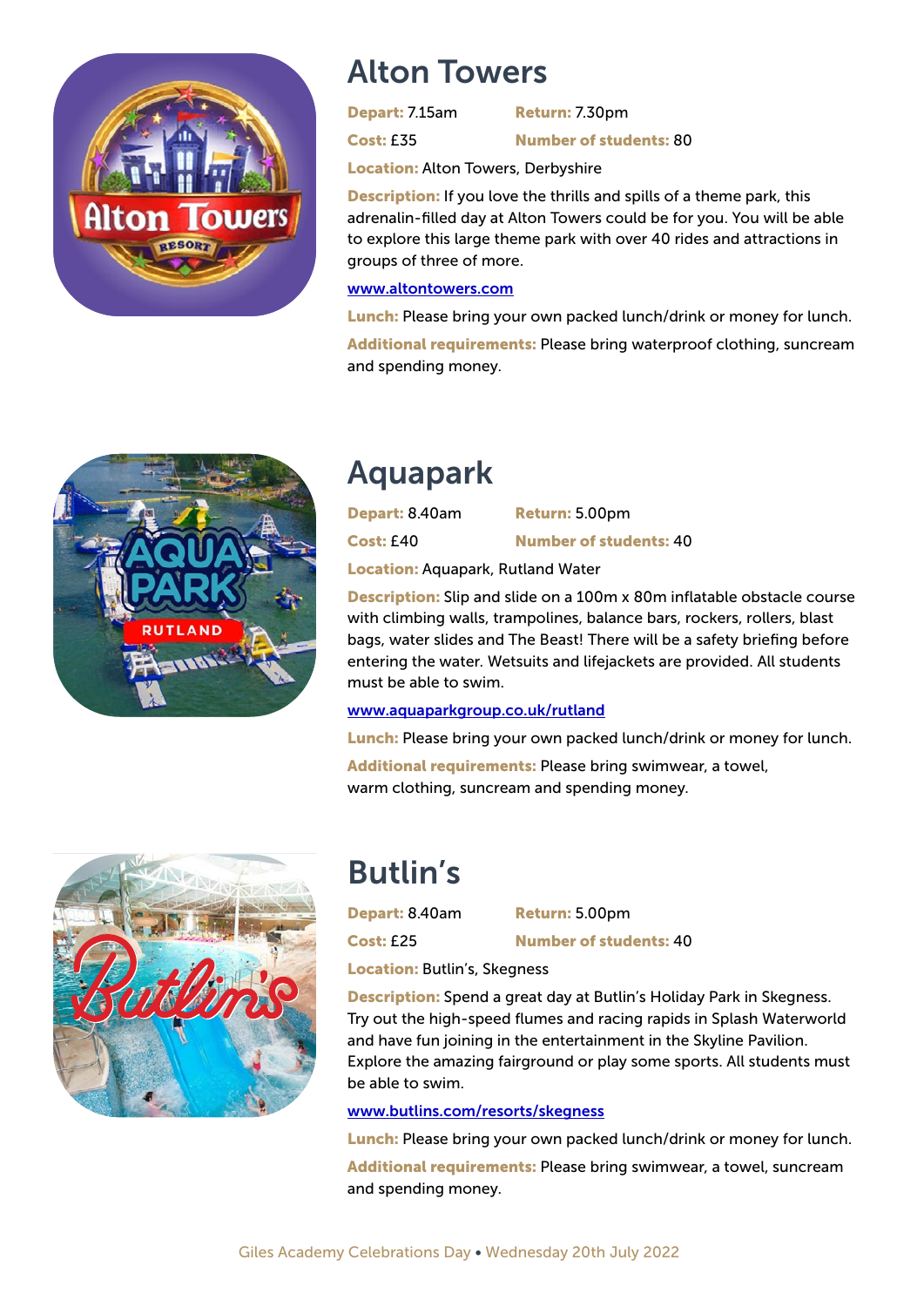

### Meadowhall Shopping

Depart: 7.30am Return: 6.30pm

Cost: £15 Number of students: 40

Location: Meadowhall, Sheffield

Description: Shop 'til you drop! Discover all Meadowhall has to offer with hundreds of shops, from high street to high fashion and independent retailers. There are over 50 restaurants and cafes plus a Vue cinema, climbing centre, inflatable and trampoline parks.

#### www.meadowhall.co.uk

Lunch: Please bring your own packed lunch/drink or money for lunch. Additional requirements: Spending money.



### Tenpin Bowling & Cinema

| Depart: 8.40am   | <b>Return: 3.15pm</b>         |
|------------------|-------------------------------|
| <b>Cost: £30</b> | <b>Number of students: 40</b> |
|                  |                               |

Locations: Boston Bowl and Savoy Cinema, Boston

Description: Take part in an entertaining day at two different venues in Boston. See how many strikes you can get when tenpin bowling at Boston Bowl, then sit back and watch one of the latest movies on the big screen at Savoy Cinema.

www.bostonbowl.co.uk and www.savoyboston.co.uk

Lunch: Please bring your own packed lunch/drink or money for lunch. Additional requirements: Please bring/wear socks and spending money for refreshments/popcorn in the cinema.



## Tenpin Bowling & Laser Quest

Depart: 8.40am Return: 3.15pm

Cost: £20 Number of students: 40

Locations: Skegness Pier Laser Quest and Empire Bowl, Skegness

**Description:** Take part in an active day at two different venues in Skegness. You'll love the adrenaline pumping exhilaration of stalking your opponents with laser phasers in the battlezone at Laser Quest, then see how many strikes you can get when tenpin bowling at Empire Bowl.

www.skegnesspier.co.uk/attractions/laser-quest and www.bellleisure.com/empire

**Lunch:** Please bring your own packed lunch/drink or money for lunch. Additional requirements: Please bring/wear socks and spending money.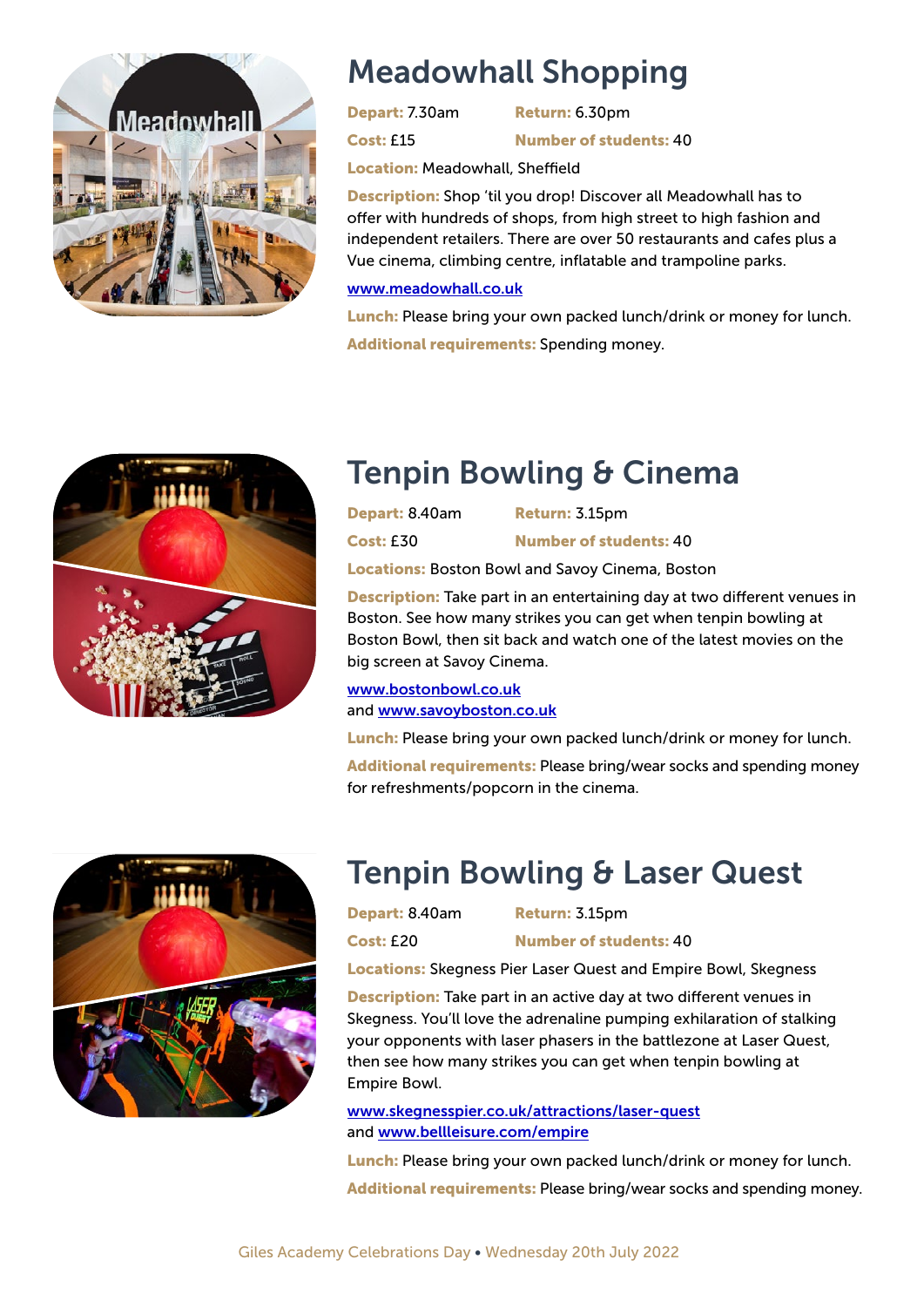

### Paintballing

Depart: 8.40am Return: 3.15pm

Cost: £25 Number of students: 40

Location: Ancaster Outdoor Activity Centre, Ancaster (near Grantham)

**Description:** Test your nerves and combat skills over eight different paintballing courses packed with bunkers, forts, bridges, and barricades. These include Speed Ball, Bridge, Embassy, Kill House, Compound and many more. Have you got what it takes to come out victorious?

#### www.ancasterleisure.co.uk

Lunch: A BBQ lunch is included in the price.

Additional requirements: Please wear trainers and comfortable clothing (which you are prepared to get dirty) plus bring a hat and gloves. Safety goggles and overalls are provided. Bring plenty of drinks.



#### Desserts Masterclass

| <b>Start: 8.40am</b> | Finish: 3.15pm                |
|----------------------|-------------------------------|
| Cost: £5             | <b>Number of students: 20</b> |

Location: Giles Academy

**Description:** A fun-filled masterclass in the kitchen where you will learn how to make different scrumptious desserts and sweet treats - then eating them of course! All ingredients will be supplied.

Lunch: The canteen at Giles Academy will be open as usual to buy your own lunch.

Additional requirements: Students can come to school in non-uniform.



### Sports Mania

Start: 8.40am Finish: 3.15pm

Cost: FREE Number of students: 80

Location: Giles Academy

**Description:** If you love sports, then you will get to play games for the whole day. You will improve your skills as well as try out something new. There will be a variety of games such as Basketball, Football, Rounders and Table Tennis.

Lunch: The canteen at Giles Academy will be open as usual to buy your own lunch.

Additional requirements: Please wear trainers and sports clothing. Bring suncream and plenty of drinks.